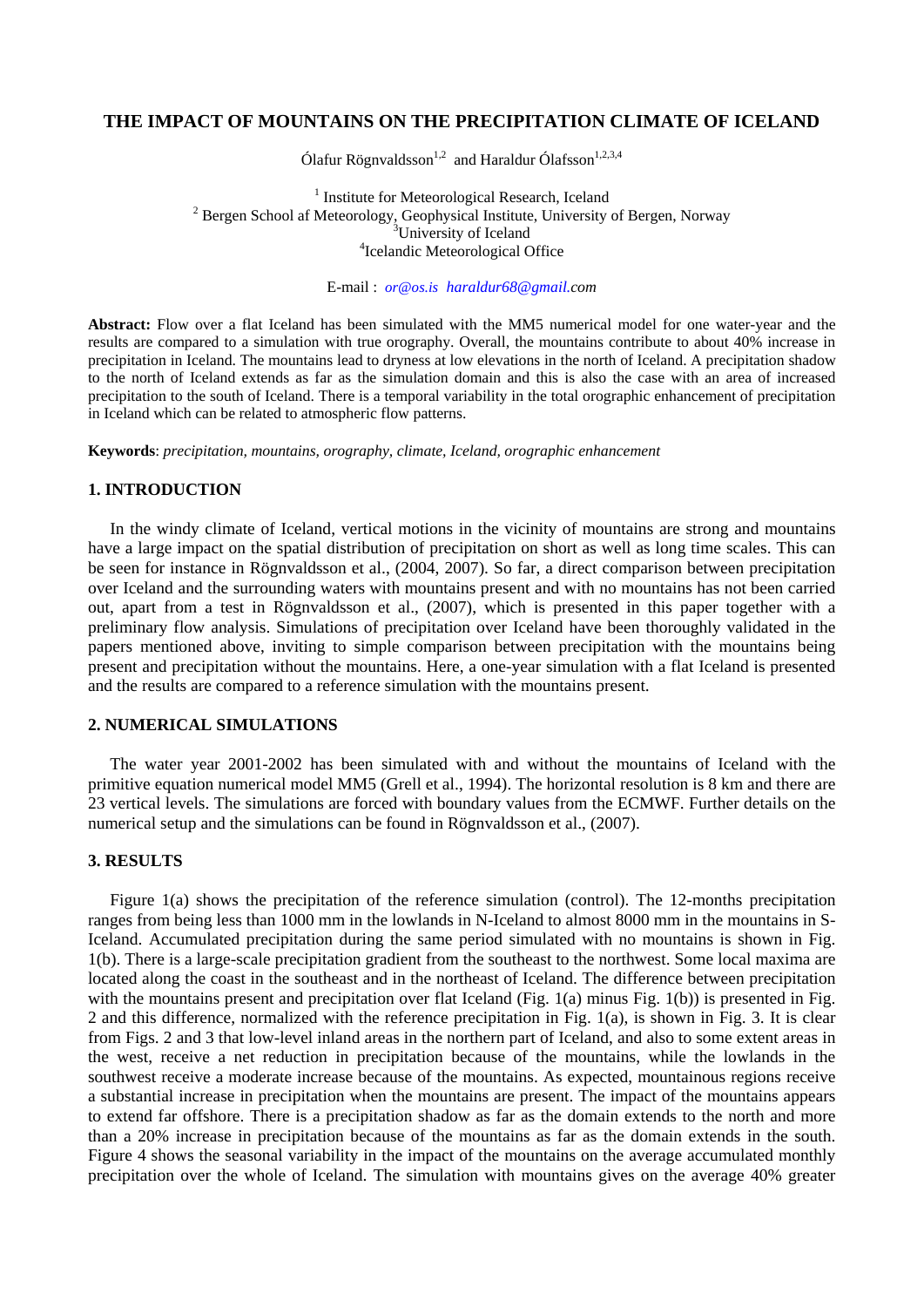precipitation than the simulation with flat Iceland. Overall, the difference is greater in the winter than in the summer, but there is a substantial variability from one month to another.



 **Figure 1:** Simulated precipitation [mm] for 1 September 2001 to 31 August 2002. Left (a): With the mountains present. Right (b): With a flat Iceland (topography =  $1 \text{ m}$ )



Absolute difference in annual precipitation for the water-year 2001-02 **Figure 2:** Figure 1(a) minus Figure 1(b).

# **4. DISCUSSION**

The one-year pattern in Fig. 1 resembles the 15 year mean in Rögnvaldsson et al., (2007). We therefore consider the results of the experiment to give a reasonably good picture of the impact of the mountains on precipitation in Iceland, even though only one year has been simulated. However, there is considerable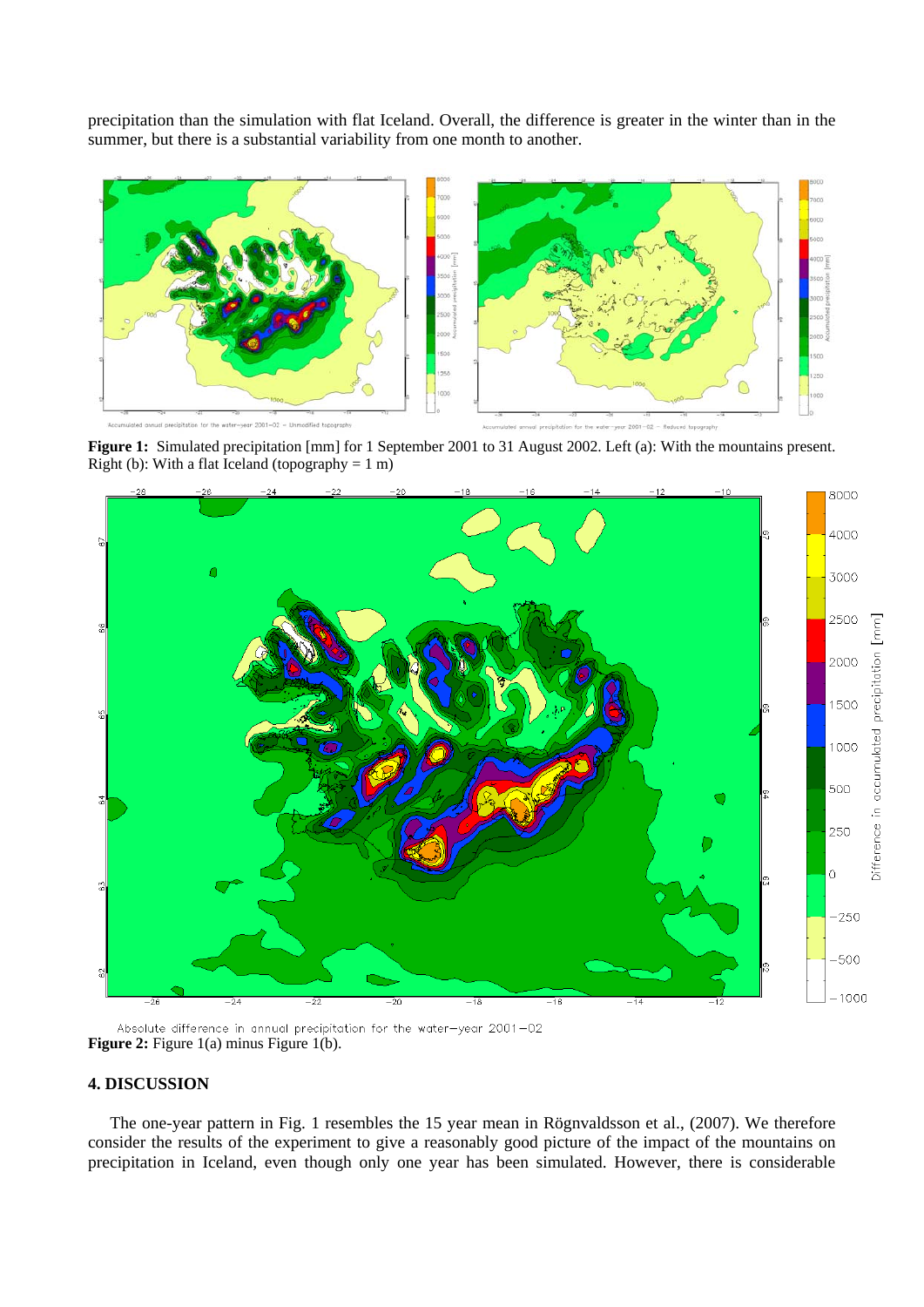

Relative difference in annual precipitation for the water-year 2001-02

Figure 3: Figure 2 normalized with Figure 1(a) ([control-flat]/control).



Figure 4: Accumulated mean monthly precipitation over the whole of Iceland simulated in the control simulation as in Fig. 1 (solid line). The dashed line shows the corresponding value for a flat Iceland (Fig. 1(b)) and the dotted line shows the relative difference as defined in Fig. 3 ([control-flat]/control).